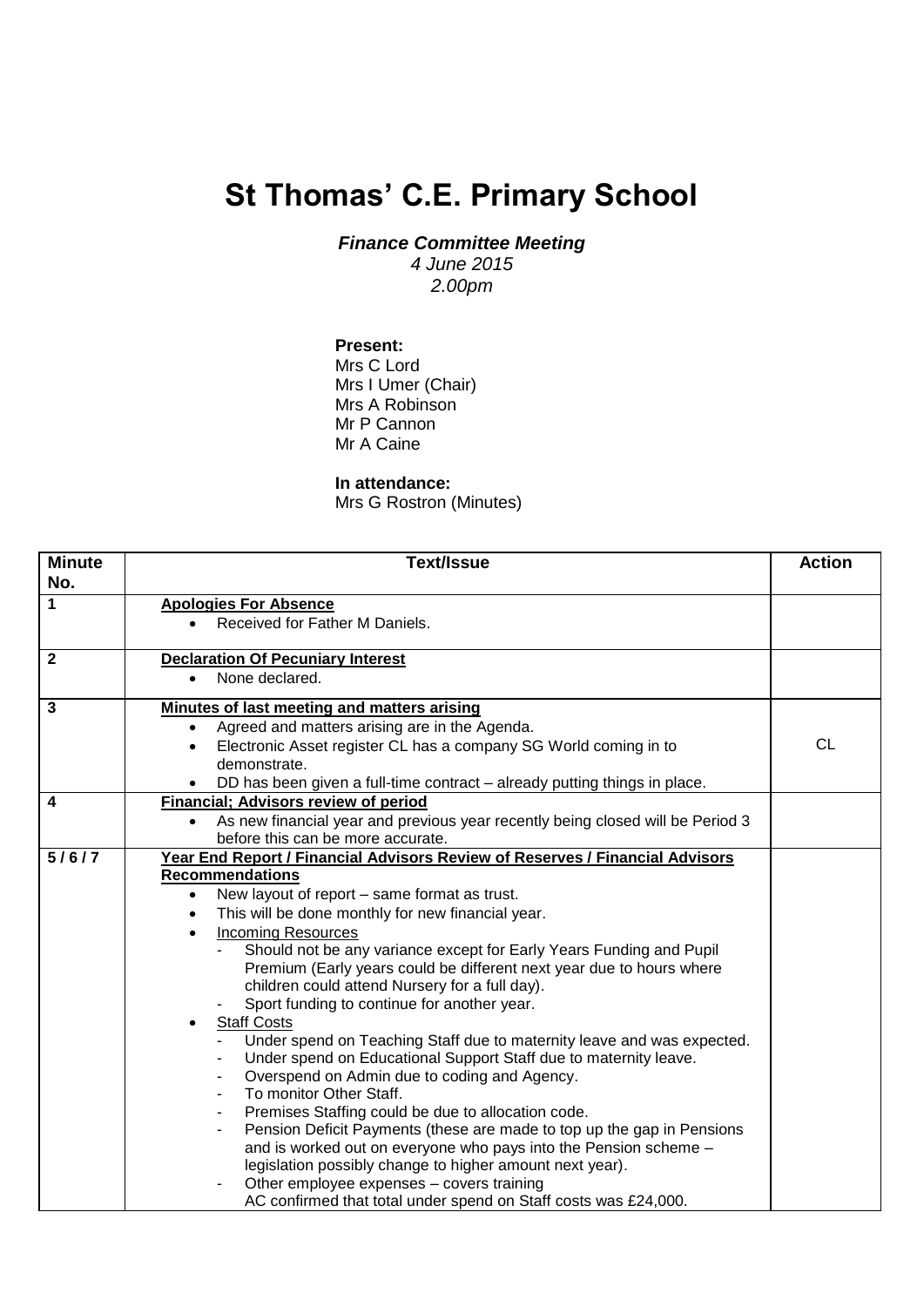|    | Non Salary Expenditure<br>$\bullet$<br>Other occupational costs – under spend due to invoices coming in after the<br>end of the financial year and iPads ordered but late receipt of invoice.<br>Other suppliers and services – due to early payment of AC.<br>Other fund - salary missed for extended schools person.<br>Catering – wasn't too sure on costs will have a better idea of costs for this<br>year. £20k needs to be added for yearend creditor costs.<br>Overall £31k surplus - £152k reserves have been brought forward.<br>٠<br>Surplus for the period<br>No restrictions on this financial year.<br>The next school forum has yet to go to consultation.<br>16/17 financial year will only allow 12% to be put into reserves for the<br>following financial year. Any excess money over the 12% will be deducted<br>from the next budget. |             |
|----|------------------------------------------------------------------------------------------------------------------------------------------------------------------------------------------------------------------------------------------------------------------------------------------------------------------------------------------------------------------------------------------------------------------------------------------------------------------------------------------------------------------------------------------------------------------------------------------------------------------------------------------------------------------------------------------------------------------------------------------------------------------------------------------------------------------------------------------------------------|-------------|
|    | 14/15 reserves were £184k which is 11.3% (if iPads invoice had gone<br>through would have been under - this was due to long term absence of the<br>Bursar.                                                                                                                                                                                                                                                                                                                                                                                                                                                                                                                                                                                                                                                                                                 |             |
| 8  | <b>School Fund Audit</b>                                                                                                                                                                                                                                                                                                                                                                                                                                                                                                                                                                                                                                                                                                                                                                                                                                   |             |
|    | School fund is due for audit – due to absence of Bursar it has not been sent for<br>$\bullet$                                                                                                                                                                                                                                                                                                                                                                                                                                                                                                                                                                                                                                                                                                                                                              |             |
|    | audit.                                                                                                                                                                                                                                                                                                                                                                                                                                                                                                                                                                                                                                                                                                                                                                                                                                                     |             |
|    | Should be organised to be audited in July.                                                                                                                                                                                                                                                                                                                                                                                                                                                                                                                                                                                                                                                                                                                                                                                                                 |             |
|    | Should be completed for Autumn term meeting.                                                                                                                                                                                                                                                                                                                                                                                                                                                                                                                                                                                                                                                                                                                                                                                                               |             |
| 9  | <b>Regional Training Centre (Apple)</b>                                                                                                                                                                                                                                                                                                                                                                                                                                                                                                                                                                                                                                                                                                                                                                                                                    |             |
|    | Would like to appoint an internal teacher to be lead teacher for RTC on<br>$\bullet$                                                                                                                                                                                                                                                                                                                                                                                                                                                                                                                                                                                                                                                                                                                                                                       |             |
|    | leadership point.                                                                                                                                                                                                                                                                                                                                                                                                                                                                                                                                                                                                                                                                                                                                                                                                                                          |             |
|    | CL suggested that RTC lead teacher ISR 1-5 on leadership scale.                                                                                                                                                                                                                                                                                                                                                                                                                                                                                                                                                                                                                                                                                                                                                                                            |             |
|    | $\bullet$<br>Will be referred to as Leader of RTC.                                                                                                                                                                                                                                                                                                                                                                                                                                                                                                                                                                                                                                                                                                                                                                                                         |             |
|    | $\bullet$                                                                                                                                                                                                                                                                                                                                                                                                                                                                                                                                                                                                                                                                                                                                                                                                                                                  |             |
|    | It was agreed to advertise this vacancy.<br>$\bullet$                                                                                                                                                                                                                                                                                                                                                                                                                                                                                                                                                                                                                                                                                                                                                                                                      | CL/YA       |
|    | CL & YA to go to Birmingham to orientation/training regarding RTC so then<br>$\bullet$                                                                                                                                                                                                                                                                                                                                                                                                                                                                                                                                                                                                                                                                                                                                                                     |             |
|    | they can pass on information on their return. Opportunity to network with other                                                                                                                                                                                                                                                                                                                                                                                                                                                                                                                                                                                                                                                                                                                                                                            |             |
|    | school. Will allow gaining more knowledge of the possibilities.                                                                                                                                                                                                                                                                                                                                                                                                                                                                                                                                                                                                                                                                                                                                                                                            |             |
|    | Agreed to attend.                                                                                                                                                                                                                                                                                                                                                                                                                                                                                                                                                                                                                                                                                                                                                                                                                                          |             |
| 10 | <b>Staffing update</b>                                                                                                                                                                                                                                                                                                                                                                                                                                                                                                                                                                                                                                                                                                                                                                                                                                     |             |
|    | <b>Retirement</b><br>$\bullet$                                                                                                                                                                                                                                                                                                                                                                                                                                                                                                                                                                                                                                                                                                                                                                                                                             |             |
|    | Jean Heap and Pat Taylor will retire at the end of this school year.<br>$\bullet$                                                                                                                                                                                                                                                                                                                                                                                                                                                                                                                                                                                                                                                                                                                                                                          |             |
|    | SLT looking at support staff and how to deploy.<br>$\bullet$                                                                                                                                                                                                                                                                                                                                                                                                                                                                                                                                                                                                                                                                                                                                                                                               |             |
|    | CL wants to streamline support staff and use the best use of staff time.                                                                                                                                                                                                                                                                                                                                                                                                                                                                                                                                                                                                                                                                                                                                                                                   |             |
|    | Possibly allocate teams for intervention.                                                                                                                                                                                                                                                                                                                                                                                                                                                                                                                                                                                                                                                                                                                                                                                                                  | <b>SLT</b>  |
|    | Decisions will be made before advertising positions and hoping not to recruit,<br>$\bullet$                                                                                                                                                                                                                                                                                                                                                                                                                                                                                                                                                                                                                                                                                                                                                                |             |
|    | would prefer to maximise on current staff and possible change hours to give a                                                                                                                                                                                                                                                                                                                                                                                                                                                                                                                                                                                                                                                                                                                                                                              |             |
|    | better way of working.                                                                                                                                                                                                                                                                                                                                                                                                                                                                                                                                                                                                                                                                                                                                                                                                                                     |             |
|    | SLT have had 2 meetings and will continue to work on this.<br>$\bullet$                                                                                                                                                                                                                                                                                                                                                                                                                                                                                                                                                                                                                                                                                                                                                                                    |             |
|    | Shortlisting and setting process for interviews for vacancies<br>٠                                                                                                                                                                                                                                                                                                                                                                                                                                                                                                                                                                                                                                                                                                                                                                                         |             |
|    | CL has sorted through the applications and has 9 applications that fit the<br>$\bullet$                                                                                                                                                                                                                                                                                                                                                                                                                                                                                                                                                                                                                                                                                                                                                                    | CL/IU/PC/AR |
|    | criteria. CL asked if the Governors would all view the applications (due to                                                                                                                                                                                                                                                                                                                                                                                                                                                                                                                                                                                                                                                                                                                                                                                | /DS         |
|    | having 5 internal candidates). Agreed to view the applications on 5 June 2015                                                                                                                                                                                                                                                                                                                                                                                                                                                                                                                                                                                                                                                                                                                                                                              |             |
|    | at 2pm., to allow letters to go out to the shortlisted candidates.                                                                                                                                                                                                                                                                                                                                                                                                                                                                                                                                                                                                                                                                                                                                                                                         |             |
|    | PC & YA to observe lesson (CL feels inappropriate for her to observe due to<br>$\bullet$                                                                                                                                                                                                                                                                                                                                                                                                                                                                                                                                                                                                                                                                                                                                                                   | PC/YA       |
|    | internal candidates). These to be held on Friday 12 June 10am-2.30pm and                                                                                                                                                                                                                                                                                                                                                                                                                                                                                                                                                                                                                                                                                                                                                                                   |             |
|    | Monday 15 June 9am - 12noon.                                                                                                                                                                                                                                                                                                                                                                                                                                                                                                                                                                                                                                                                                                                                                                                                                               |             |
|    | Interviews to be held on 17 June starting at 9am and to last most of the day.<br>$\bullet$                                                                                                                                                                                                                                                                                                                                                                                                                                                                                                                                                                                                                                                                                                                                                                 | CL/IU/PC/AR |
|    | CL/IU/PC/AR/DS to be present at interviews.                                                                                                                                                                                                                                                                                                                                                                                                                                                                                                                                                                                                                                                                                                                                                                                                                | /DS         |
| 11 | <b>Mini Bus</b>                                                                                                                                                                                                                                                                                                                                                                                                                                                                                                                                                                                                                                                                                                                                                                                                                                            |             |
|    | LN had made some enquiries and found 2-3 year old mini bus for<br>$\bullet$                                                                                                                                                                                                                                                                                                                                                                                                                                                                                                                                                                                                                                                                                                                                                                                |             |
|    | approximately £14,000. The Governors suggested purchasing a better and                                                                                                                                                                                                                                                                                                                                                                                                                                                                                                                                                                                                                                                                                                                                                                                     |             |
|    | newer Mini Bus and agreed to a maximum of £20,000 and requested that a                                                                                                                                                                                                                                                                                                                                                                                                                                                                                                                                                                                                                                                                                                                                                                                     |             |
|    | Council mechanic looks over a possible purchase.                                                                                                                                                                                                                                                                                                                                                                                                                                                                                                                                                                                                                                                                                                                                                                                                           |             |
|    | LN found that the Insurance could be through the Council Insurance which<br>$\bullet$                                                                                                                                                                                                                                                                                                                                                                                                                                                                                                                                                                                                                                                                                                                                                                      |             |
|    | would be added to current School Insurance.                                                                                                                                                                                                                                                                                                                                                                                                                                                                                                                                                                                                                                                                                                                                                                                                                |             |
|    | Once purchased would get Midas to come into school to provide training for<br>$\bullet$                                                                                                                                                                                                                                                                                                                                                                                                                                                                                                                                                                                                                                                                                                                                                                    |             |
|    | driving the Mini Bus.                                                                                                                                                                                                                                                                                                                                                                                                                                                                                                                                                                                                                                                                                                                                                                                                                                      |             |
|    |                                                                                                                                                                                                                                                                                                                                                                                                                                                                                                                                                                                                                                                                                                                                                                                                                                                            |             |